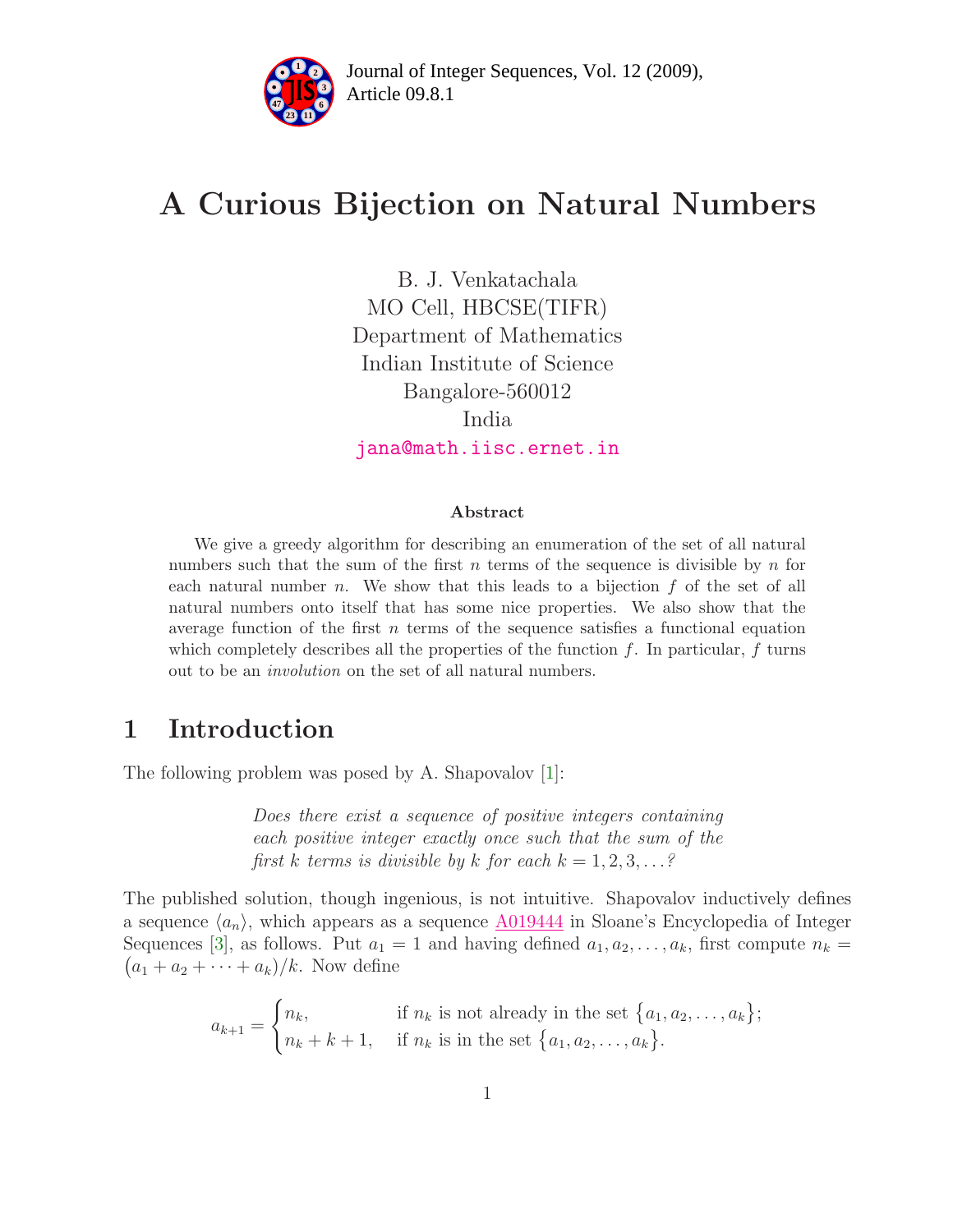It is not clear, a priori, that  $n_k$  is an integer – which is necessary to conclude that k divides  $a_1 + a_2 + \cdots + a_k$ . The proposer first proves this by induction and then proceeds to prove that such a sequence indeed has the required property.

Equivalently one has to find a bijection  $f$  on  $\mathbb N$ , the set of all natural numbers, such that n divides  $f(1) + f(2) + \cdots + f(n)$  for each n. A natural approach is the so called the greedy algorithm. One can start with  $f(1) = 1$  and having defined  $f(j)$  for  $1 \leq j \leq n$ , the choice for  $f(n+1)$  is the least positive integer l, not in the set  $\{f(1), f(2), \ldots, f(n)\}\$ , such that  $(n + 1)$  divides  $f(1) + f(2) + \cdots + f(n) + l$ . Since  $f(1) = 1$ , the value of  $f(2)$  cannot be equal to 1 although  $f(1) + 1$  is divisible by 2. The natural choice is  $f(2) = 3$ , for then 3 is not yet assumed by the function f and  $1+3=4$  is divisible by 2. Since  $f(1)+f(2)+2=6$ is divisible by 3 and 2 is not in the set  $\{f(1), f(2)\}\$ , the algorithm proposes  $f(3) = 2$ . Now, although  $f(1) + f(2) + f(3) + 2 = 8$  is divisible by 4, it is not possible to choose  $f(4) = 2$ since 2 is already in the set  $\{f(1), f(2), f(3)\}\$ . However if we add 4 more, then  $8 + 4 = 12$ is also divisible by 4 and  $2+4=6$  is not in the set  $\{f(1), f(2), f(3)\}\$ . Thus it is natural to choose  $f(4) = 6$ . A similar reasoning shows that  $f(5)$  may be chosen 8 and  $f(6)$  may be chosen 4. This process can be continued to compute  $f(n)$  for at least small values of n. The following table gives an idea how the *greedy algorithm* works and the nature of  $f(n)$  for small n. The table also includes the *average function*  $h(n) = \frac{f(1) + f(2) + \cdots + f(n)}{h(n)}$ n .

|                            | ∸  |   |   | 6 <sup>1</sup> | $\overline{ }$           | $\check{ }$            | 9 <sup>1</sup>  |                | $10 \mid 11 \mid 12 \mid 13 \mid$ |                   |     |    | $14 \mid 15 \mid 16 \mid 17 \mid 18 \mid$ |            |  |
|----------------------------|----|---|---|----------------|--------------------------|------------------------|-----------------|----------------|-----------------------------------|-------------------|-----|----|-------------------------------------------|------------|--|
| $\epsilon$<br>$\,n$        | ್ರ | - |   |                |                          | 5 <sup>5</sup>         | 14 <sup>1</sup> | $16 \mid 7$    |                                   | $19 \mid 21 \mid$ |     | 24 | $\mid$ 10   27                            | 29         |  |
| $n_{\parallel}$<br>$\hbar$ | ∸  | ↵ | ູ |                | $\overline{\phantom{0}}$ | $\tilde{}$<br>h<br>் ப | 6               | $\overline{a}$ | $\overline{ }$                    | $\Omega$          | - 9 | 10 |                                           | $\vert$ 19 |  |

<span id="page-1-1"></span>There are some interesting properties of the functions  $f(n)$  and  $h(n)$  as evident from the table, some are simple and some are more deep. In fact we have the following results.

**Lemma 1.** Let f and h be functions defined on  $\mathbb N$  as above. Then

- (I) h is a nondecreasing function on N and  $h(n) \leq n$ ;
- (II)  $h(n+1) = h(n)$  or  $h(n) + 1$ , for all  $n \in \mathbb{N}$ ;
- (III)  $h(n+1) = h(n) \Longleftrightarrow f(n+1) = h(n)$ , for all  $n \in \mathbb{N}$ ;

(IV) 
$$
h(n+1) = h(n) + 1 \Longleftrightarrow f(n+1) = h(n) + n + 1
$$
, for all  $n \in \mathbb{N}$ .

Much deeper properties of the functions  $f$  and  $h$  are given by Theorem [1.](#page-1-0)

<span id="page-1-0"></span>**Theorem 1.** The functions f and h also satisfy, for all  $n \in \mathbb{N}$ ,

$$
(V) h(h(n)) + h(n+1) = n+2;
$$

$$
(V\mathbf{I})\ f(f(n)) = n;
$$

(VII)  $h(h(n) + n) = n + 1$ .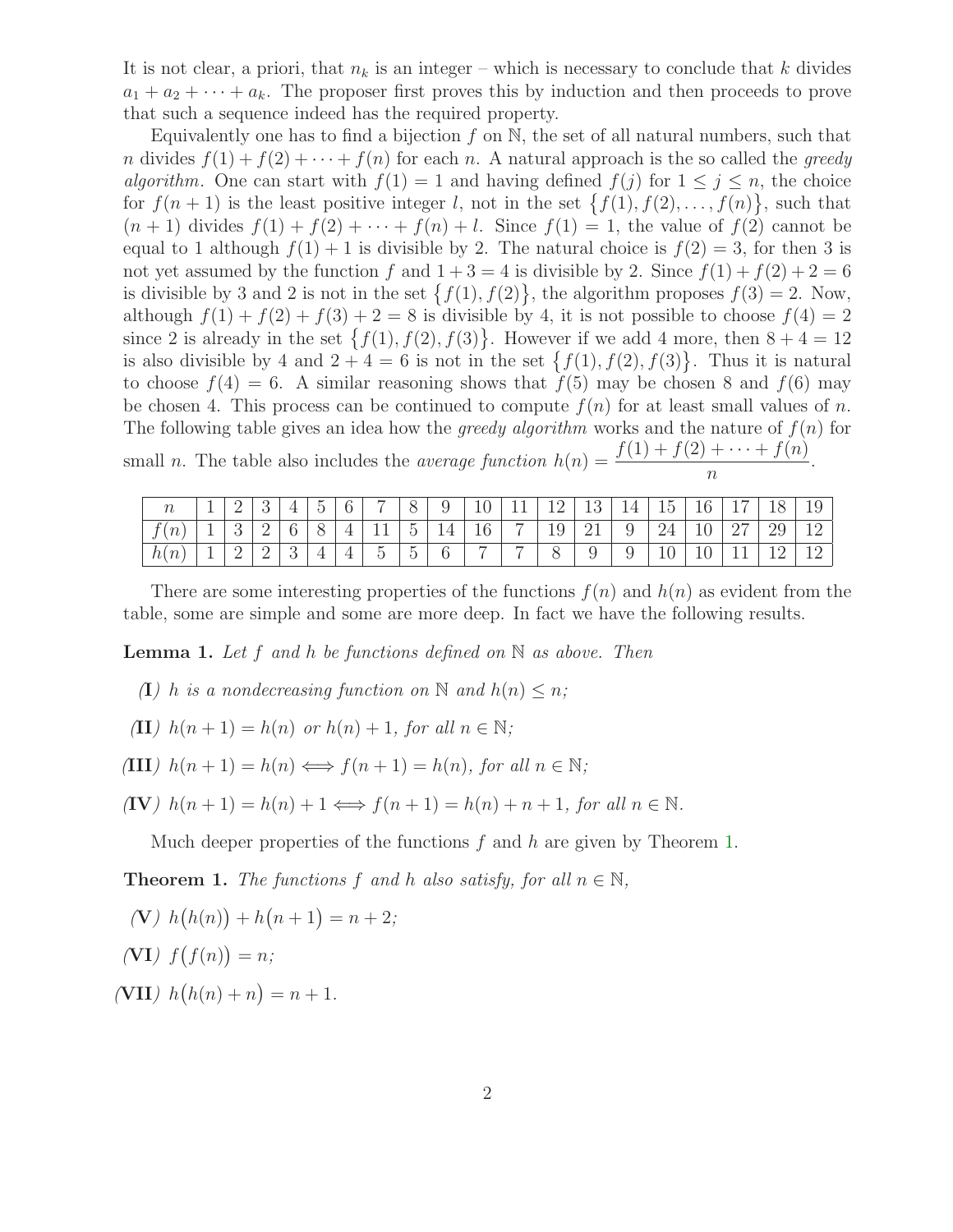A close look at this way of defining f and Shapovalov's sequence  $\langle a_n \rangle$  shows that  $f(n) =$  $a_n$ . Indeed  $a_{k+1}$  is defined using the previous average  $n_k$ :  $a_{k+1} = n_k$  if  $n_k$  is not already  $a_j$  for some  $j \leq k$ ; and  $a_{k+1} = n_k + k + 1$  if  $n_k$  is used up to define some  $a_j$ . This is precisely forced in greedy algorithm, but one need to prove it. The table also exhibits some nice properties of h and f. The most intriguing are  $(V)$ ,  $(VI)$  and  $(VII)$ . In particular the property  $(VI)$ shows that  $f$  is indeed a bijection. We prove all these in the sequel.

The involutive property of  $f$  is mentioned in [\[3\]](#page-15-1). Apart from this, no other property is mentioned in the literature to the best knowledge of author.

Among several properties of the functions  $h$  and  $f$  as stated in Theorem [1,](#page-1-0) is it possible to single out a particular property which tells about the remaining ones? It turns out that  $(V)$ is indeed one such property. In fact it completely describes all the rest. It is not surprising in view of the fact that the functional equation

$$
h(h(n)) + h(n+1) = n+2,
$$

for all  $n \in \mathbb{N}$ , uniquely determines the function h. The surprising fact is that this function is related to the *Golden Ratio*  $\alpha$ , given by  $\alpha = (1 + \sqrt{5})/2$ . In fact, one can show that  $h(n) = |n\alpha| - n + 1$ , where |x| denotes the greatest integer not exceeding x; [\[2\]](#page-15-2). However, without actually computing  $h(n)$  explicitly, it is possible to show that the above relation directly leads to a bijection of the desired type. The following theorem elucidates these facts.

<span id="page-2-1"></span>**Theorem 2.** Suppose  $h : \mathbb{N} \to \mathbb{N}$  is a function such that

<span id="page-2-0"></span>
$$
h(h(n)) + h(n+1) = n+2,
$$
\n(1)

holds for all  $n \in \mathbb{N}$ . Define  $f : \mathbb{N} \to \mathbb{N}$  by  $f(1) = 1$  and

$$
f(n + 1) = \begin{cases} h(n), & \text{if } h(n + 1) = h(n); \\ h(n) + n + 1, & \text{if } h(n + 1) = h(n) + 1. \end{cases}
$$

Then f is a bijection on N such that for each  $n \in \mathbb{N}$ , the sum  $f(1) + f(2) + \cdots + f(n)$  is divisible by n.

Thus the functional equation [\(1\)](#page-2-0) on N uniquely determines a function h on N and this leads to a bijection f on N such that for every natural number n the sum  $f(1) + f(2) + \cdots$  $f(n)$  is divisible by n, which was sought by Shapovalov.

#### 2 Proof of Lemma 1

We prove some simple properties of f and h in this section, as stated in Lemma [1.](#page-1-1)

**Proof.** We use induction on n. These are easy to verify for  $n = 1, 2$  using the table of values of f and h given earlier. Suppose these hold for all j, where  $1 \le j \le n$ . Thus we have  $h(j) \leq j$ , for  $1 \leq j \leq n$ ;  $h(j+1) = h(j)$  or  $h(j) + 1$ , for  $1 \leq j \leq n-1$ . This in particular implies that  $h(1) \leq h(2) \leq \cdots \leq h(n)$ . Moreover  $f(j+1) = h(j) \iff h(j+1) = h(j)$ , for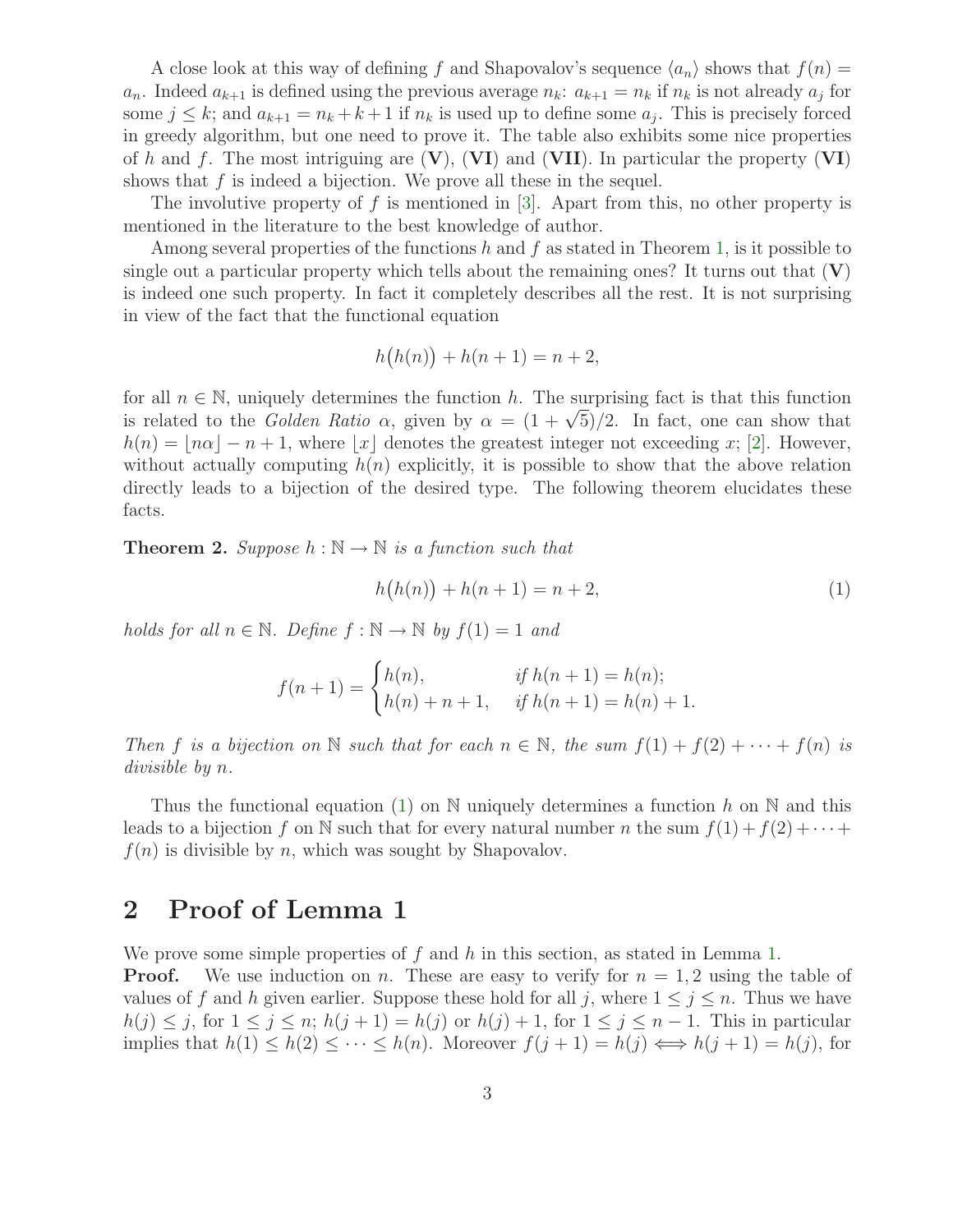$1 \le j \le n-1$  and  $f(j+1) = h(j) + j + 1 \Longleftrightarrow h(j+1) = h(j) + 1$ , for  $1 \le j \le n-1$ . Let l be the least positive integer such that  $(n + 1)$  divides  $f(1) + f(2) + \cdots + f(n) + l$ . Thus

$$
(n+1)k = f(1) + f(2) + \dots + f(n) + l = nh(n) + l,
$$

for some k. Since  $nh(n)+h(n)$  is divisible by  $(n+1)$ , the definition of l implies that  $l \leq h(n)$ . Suppose, if possible,  $l < h(n)$ . Then  $nh(n) + l$  and  $nh(n) + h(n)$  are both divisible by  $(n+1)$ , and

$$
nh(n) < nh(n) + l < nh(n) + h(n).
$$

Thus we see that  $h(n) - l$  is divisible by  $n + 1$ . This forces  $h(n) - l \geq n + 1$  contradicting the induction hypothesis  $h(n) \leq n$ . We conclude that  $l = h(n)$ . In other words, the least positive integer l such that  $(n + 1)$  divides  $f(1) + f(2) + \cdots + f(n) + l$  is equal to  $h(n)$ , the average of  $f(1) + f(2) + \cdots + f(n)$ .

If  $h(n)$  does not belong to the set  $\{f(1), f(2), \ldots, f(n)\}\,$ , then the definition of  $f(n+1)$ 1), via the greedy algorithm, shows that  $f(n + 1) = h(n)$ . If  $h(n)$  is already in the set  $\{f(1), f(2), \ldots, f(n)\},\$  then we consider  $h(n) + n + 1$ . Obviously  $f(1) + f(2) + \cdots + f(n) +$  $h(n) + n + 1$  is a multiple of  $(n + 1)$ . It is our intention to prove that  $h(n) + n + 1$  is not in the set  $\{f(1), f(2), \ldots, f(n)\}\)$ . Suppose to the contrary that  $h(n) + n + 1$  lies in the set  $\{f(1), f(2), \ldots, f(n)\}$ . Then  $h(n) + n + 1 = f(j)$  for some  $j \leq n$ . Induction hypothesis shows that  $f(j) = h(j-1)$  or  $h(j-1) + j$ . If the first alternative holds, then

$$
h(n) + n + 1 = f(j) = h(j - 1) \le j - 1 < n,
$$

a clear contradiction. If on the other hand  $f(j) = h(j-1) + j$ , then

$$
h(n) + n + 1 = h(j - 1) + j.
$$

This forces  $h(n) - h(j-1) = j - n - 1 < 0$ , which is impossible since  $h(j-1) \leq h(n)$ by induction hypothesis. Thus  $h(n) + n + 1$  is not an element of  $\{f(1), f(2), \ldots, f(n)\}\$ . It follows that  $h(n) + n + 1$  is the least positive integer l not in the set  $\{f(1), f(2), \ldots, f(n)\}\$ such that  $(n + 1)$  divides  $f(1) + f(2) + \cdots + f(n) + l$ . By definition  $f(n + 1) = h(n) + n + 1$ .

Thus  $f(n+1) = h(n)$  or  $h(n) + n + 1$ . In the first case

$$
h(n+1) = \frac{f(1) + f(2) + \dots + f(n) + h(n)}{n+1} = \frac{nh(n) + h(n)}{n+1} = h(n).
$$

Similarly  $h(n+1) = h(n) + 1$  in the second case. On the other hand,  $h(n+1) = h(n)$  forces  $f(n+1) = h(n)$  and  $h(n+1) = h(n) + 1$  implies that  $f(n+1) = h(n) + n + 1$ . It may also be observed that  $h(n + 1) = h(n)$  or  $h(n) + 1$  gives  $h(n) \leq h(n + 1)$  and  $h(n + 1) \leq n + 1$ .<br>This proves inductive step and the properties (**I**)-(**IV**) are true for all values of *n*. This proves inductive step and the properties  $(I)$ - $(IV)$  are true for all values of n.

#### 3 Some more consequences

Here are some more consequences of the definition and the properties proved in Lemma [1.](#page-1-1) These ar useful in completing the proof of Theorem [1.](#page-1-0)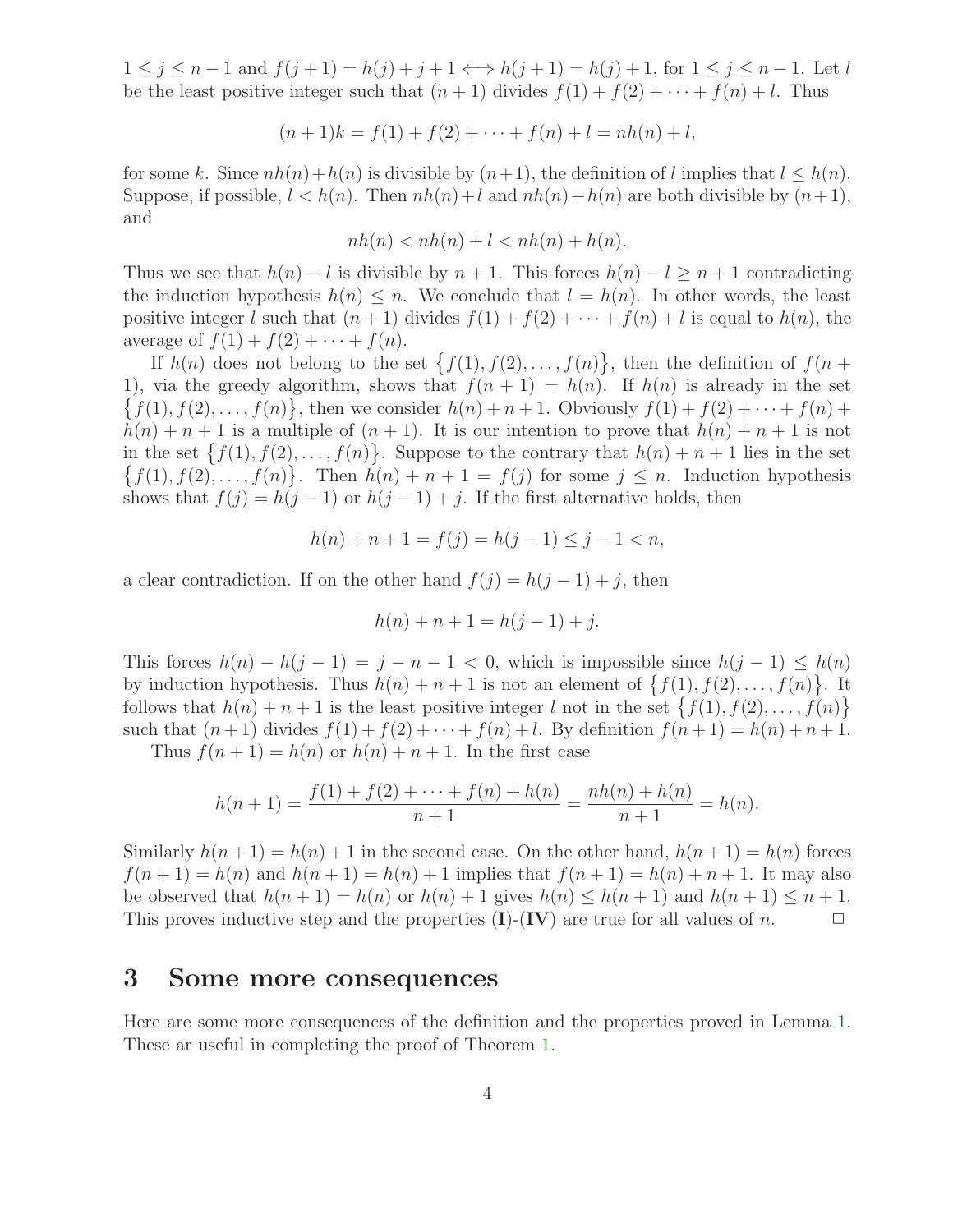• The function h does not assume the same value at three consecutive integers and hence it does not assme the same value at three distinct integers. Consequently  $h(n+2) > h(n)$ for all  $n > 1$ .

Since h is a nondecreasing function of n, we have  $h(n) \leq h(n+1) \leq h(n+2)$ . If  $h(n + 2) = h(n + 1)$ , then  $f(n + 2) = h(n + 1)$  and hence  $h(n + 1)$  is not in the set  $\{f(1), f(2), \ldots, f(n), f(n+1)\}\$ , by definition. But  $h(n+1) = h(n)$  implies that  $f(n + 1) = h(n) = h(n + 1)$  showing that  $h(n + 1)$  is an element of the set  $\{f(1), f(2), \ldots, f(n), f(n+1)\}\.$  (In fact equal to  $f(n+1)$ .) This contradiction proves the statement.

• The function h is surjective.

This follows from the fact that h is nondecreasing, it increases in steps of 0 or 1 and  $h(n+2) > h(n)$  for all  $n > 1$ .

• The function f is surjective.

Take any  $m \in \mathbb{N}$ , and let  $m = h(k)$ . Such a k exists because h is surjective. Then either  $h(k)$  belongs to the set  $\{f(1), f(2), \ldots, f(k)\}\$  or  $f(k+1) = h(k)$ . Thus m is in the range of  $f$ .

• The function f is one-one.

Suppose  $f(m) = f(k)$  for some  $m < k$ . The property (IV) of f shows that  $f(k) =$  $h(k-1)$  or  $h(k-1) + k$ . If  $f(k) = h(k-1)$ , then  $f(m) = h(k-1)$  belongs to the set  $\{f(1), f(2), \ldots, f(m)\}\)$  which itself is a subset of  $\{f(1), f(2), \ldots, f(k-1)\}\$ , as  $m \leq k - 1$ . By definition of f, it follows  $f(k) = h(k - 1) + k$  contradicting  $f(k) = h(k - 1).$ 

Suppose on the other hand  $f(k) = h(k-1) + k$ . Now  $f(m) = h(m-1)$  or  $h(m-1)+m$ . Since  $m-1 < k-1$ , we have  $h(m-1) \leq h(k-1)$  and hence

$$
h(m - 1) = f(m) = f(k) = h(k - 1) + k
$$

is impossible. If  $h(k-1) + k = h(m-1) + m$ , we have

$$
h(k-1) - h(m-1) = m - k < 0,
$$

which again is impossible since  $h(m-1) \leq h(k-1)$ . Thus  $f(m) \neq f(k)$  if  $m \neq k$ .

• The inequality  $h(n) \leq n-2$  holds for all  $n \geq 6$ .

This follows from the observation  $h(6) = 4$  and and by an easy induction using the fact that h increases in steps of 0 or 1.

• If  $f(n+1) > h(n)$ , then  $f(j) > h(n)$  for all  $j \geq n+1$ . In fact

$$
f(n+2) \ge h(n+1) = \frac{f(1) + f(2) + \dots + f(n+1)}{n+1}
$$
  
= 
$$
\frac{nh(n) + f(n+1)}{n+1}
$$
  
> 
$$
h(n).
$$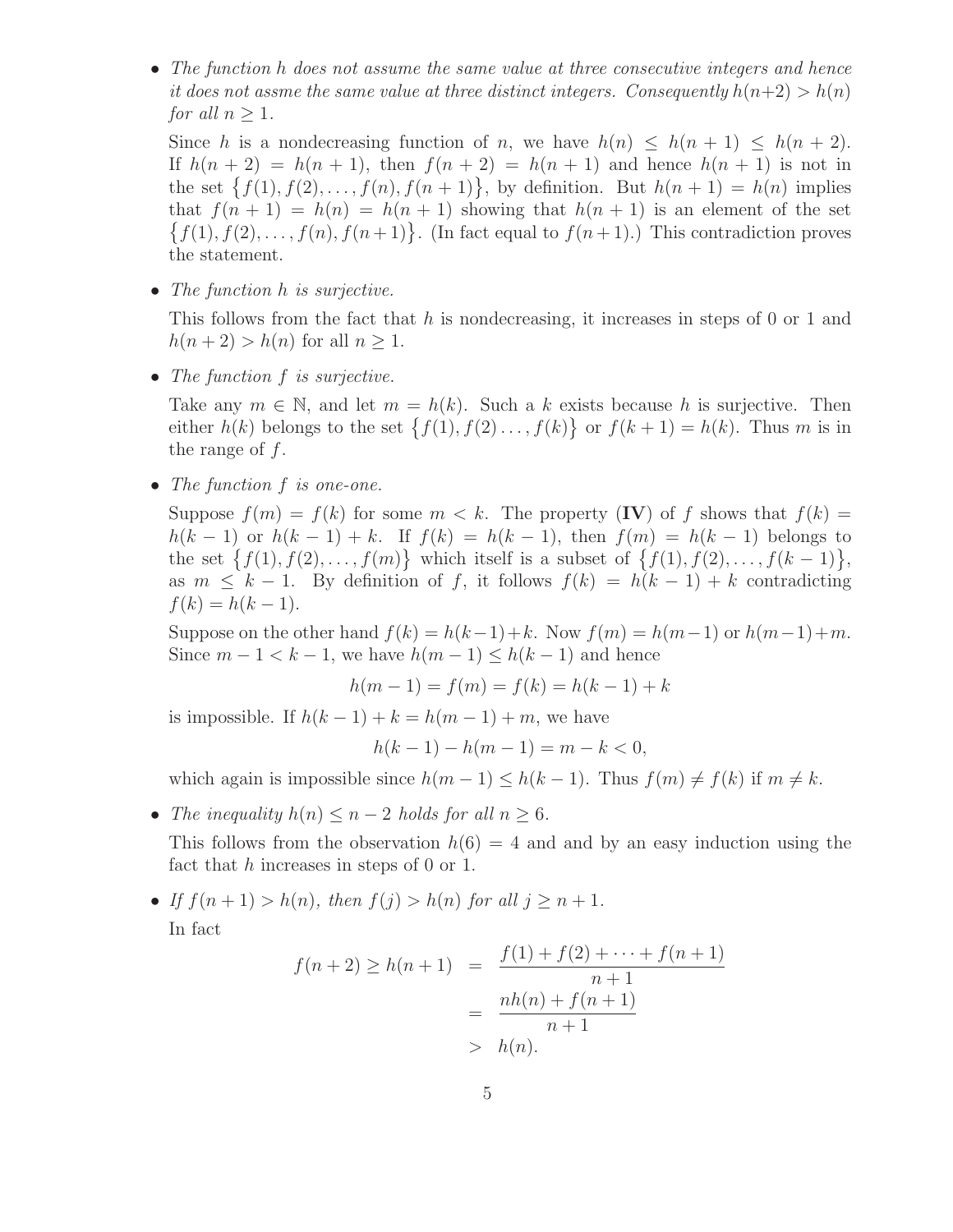An easy induction proves that  $f(j) > h(n)$  for all  $j \geq n+1$ .

• There are no integers  $k \geq 2$  and l such that  $f(k-1) = l$  and  $f(k) = l + 1$ . In other words, f does not assume consecutive values at consecutive integers.

Suppose such a pair  $k > 2$  and l exist. We may assume  $k > 2$ , for this result is immediate for  $k = 2$ . Thus  $f(k) = f(k-1) + 1$  and hence

$$
kh(k) = f(1) + f(2) + \dots + f(k)
$$
  
= f(1) + f(2) + \dots + f(k-2) + 2f(k-1) + 1  
= (k-2)h(k-2) + 2f(k-1) + 1.

This implies that

$$
k(h(k) - h(k-2)) = -2h(k-2) + 2f(k-1) + 1.
$$

Now  $h(k)-h(k-2) = 1$  or 2, since h does no assume the same value at three consecutive integers. It cannot be equal to 2, for then left side is even and right side is odd. Thus  $h(k) = h(k - 2) + 1$  and hence

$$
k = -2h(k-2) + 2f(k-1) + 1
$$
  
= 2(f(k-1) - h(k-2)) + 1.

But  $f(k-1) = h(k-2)$  or  $h(k-2) + k-1$ . In both the cases  $k = 1$  contradicting  $k > 2$ .

### 4 Proof of Theorem 1

We prove the deeper properties of h and f as stated in Theorem [1.](#page-1-0) The following properties hold for all values of  $n \in \mathbb{N}$ :

 $(V)$   $h(h(n)) + h(n+1) = n+2;$ 

$$
(\mathbf{VI})\ f(f(n)) = n;
$$

(VII)  $h(h(n) + n) = n + 1$ .

We use induction to prove these statements. For  $n = 1$ , it is a routine verification:

$$
f(1) = 1, h(1) = 1, h(2) = 2, h(1) + 1 = 2;
$$

hence

$$
h(h(n)) + h(n + 1) = h(h(1)) + h(2) = h(1) + h(2) = 3 = n + 2;
$$
  

$$
f(f(n)) = f(f(1)) = f(1) = 1 = n;
$$
  

$$
h(h(n) + n) = h(h(1) + 1) = h(2) = 2 = n + 1.
$$

These may also be verified for  $n = 2, 3, 4, 5, 6$ . So we assume that  $m > 6$  and (V)-(VII) are true for all  $n \leq m$ . We prove them for  $n = m + 1$ . We have to prove three statements: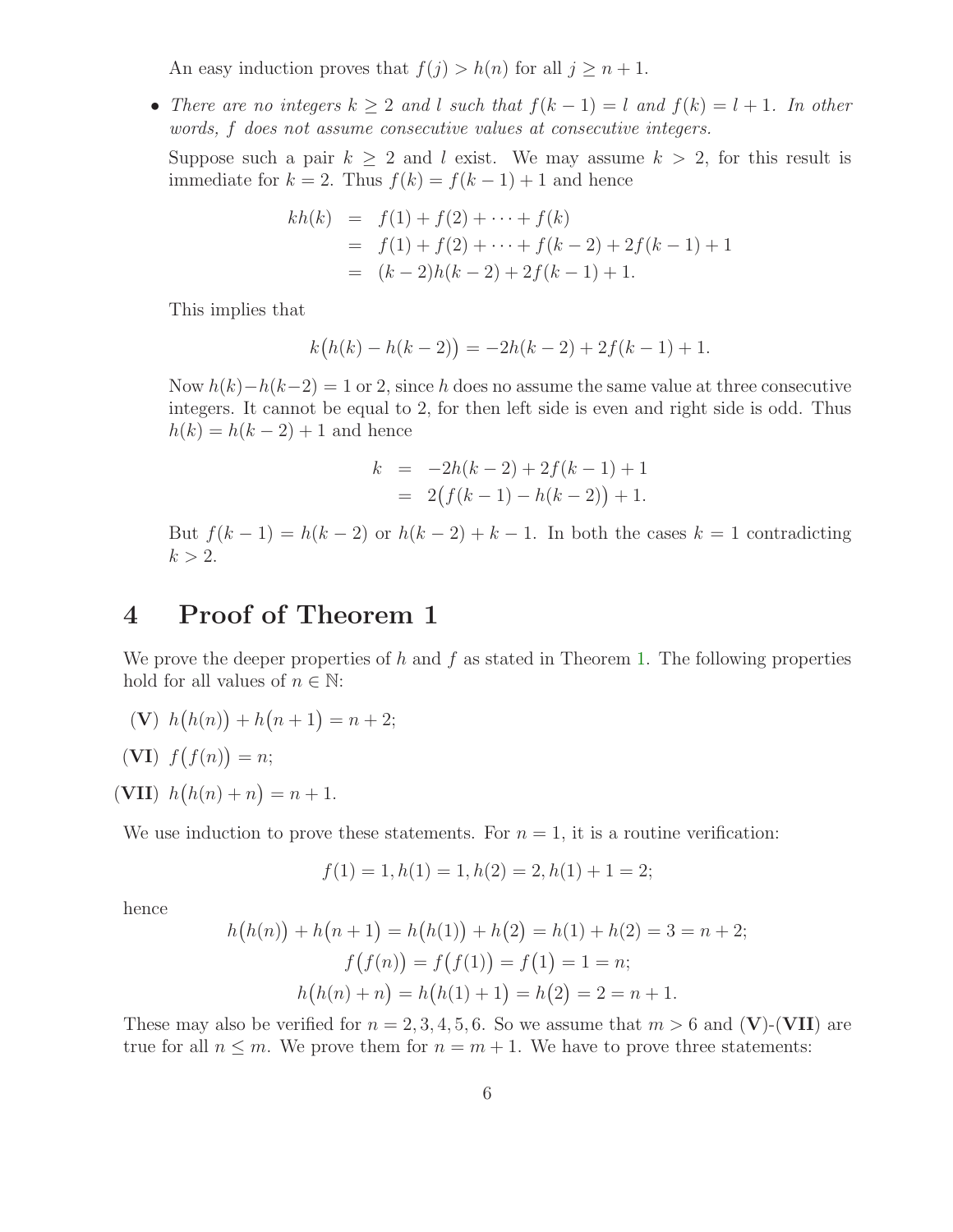(a)  $h(h(m+1)) + h(m+2) = m+3;$ (**b**)  $f(f(m+1)) = m+1;$ (c)  $h(h(m+1)+m+1) = m+2.$ 

**Proof of** (a): We have either  $h(m+1) = h(m)$  or  $h(m+1) = h(m) + 1$ . If  $h(m+1) =$  $h(m) + 1$ , we have two possibilities:  $h(m + 2) = h(m + 1)$  or  $h(m + 2) = h(m + 1) + 1$ . We consider these three cases separately.

Case (i). Suppose  $h(m + 1) = h(m)$ . Since h does not take the same value at three consecutive integers, it follows that  $h(m+2)$  cannot be equal to  $h(m+1)$ . Hence  $h(m+2)$  =  $h(m+1) + 1$ . Induction hypothesis gives

$$
h(h(m + 1)) + h(m + 2) = h(h(m)) + h(m + 1) + 1
$$
  
=  $(m + 2) + 1 = m + 3.$ 

Case (ii). Suppose on the other hand  $h(m+1) = h(m) + 1$ , but  $h(m+2) = h(m+1)$ . Here we have either  $h(h(m)+1) = h(h(m))$  or  $h(h(m)+1) = h(h(m)) + 1$ . If  $h(h(m)+1) =$  $h(h(m))$ , then it must be the case that  $h(h(m) + 2) = h(h(m) + 1) + 1$ ; otherwise h assumes the same value at three consecutive integers  $h(m)$ ,  $h(m) + 1$  and  $h(m) + 2$ . Thus using the property **, we obtain** 

$$
f(h(m) + 2) = h(h(m) + 1) + h(m) + 2
$$
  
=  $h(h(m) + 1) + h(m + 1) + 1$   
=  $h(h(m)) + h(m + 1) + 1$   
=  $(m + 2) + 1$   
=  $m + 3$ ,

where induction hypothesis is invoked. But  $h(m) + 2 \le m$  for  $m \ge 6$ . Again by induction hypothesis, we get

$$
f\Big(f\big(h(m)+2\big)\Big) = h(m) + 2.
$$

It follows that

$$
f(m+3) = h(m) + 2
$$
  
=  $h(m+1) + 1 = h(m+2) + 1.$ 

But this is impossible, since either  $f(m+3) = h(m+2)$  or  $h(m+2) + m+3$ . We conclude that  $h(h(m) + 1) = h(h(m))$  is not possible.

Thus we must have  $h(h(m) + 1) = h(h(m)) + 1$ . In this case

$$
h(h(m + 1)) + h(m + 2) = h(h(m) + 1) + h(m + 1)
$$
  
=  $h(h(m)) + 1 + h(m + 1)$   
=  $(m + 2) + 1 = m + 3$ ,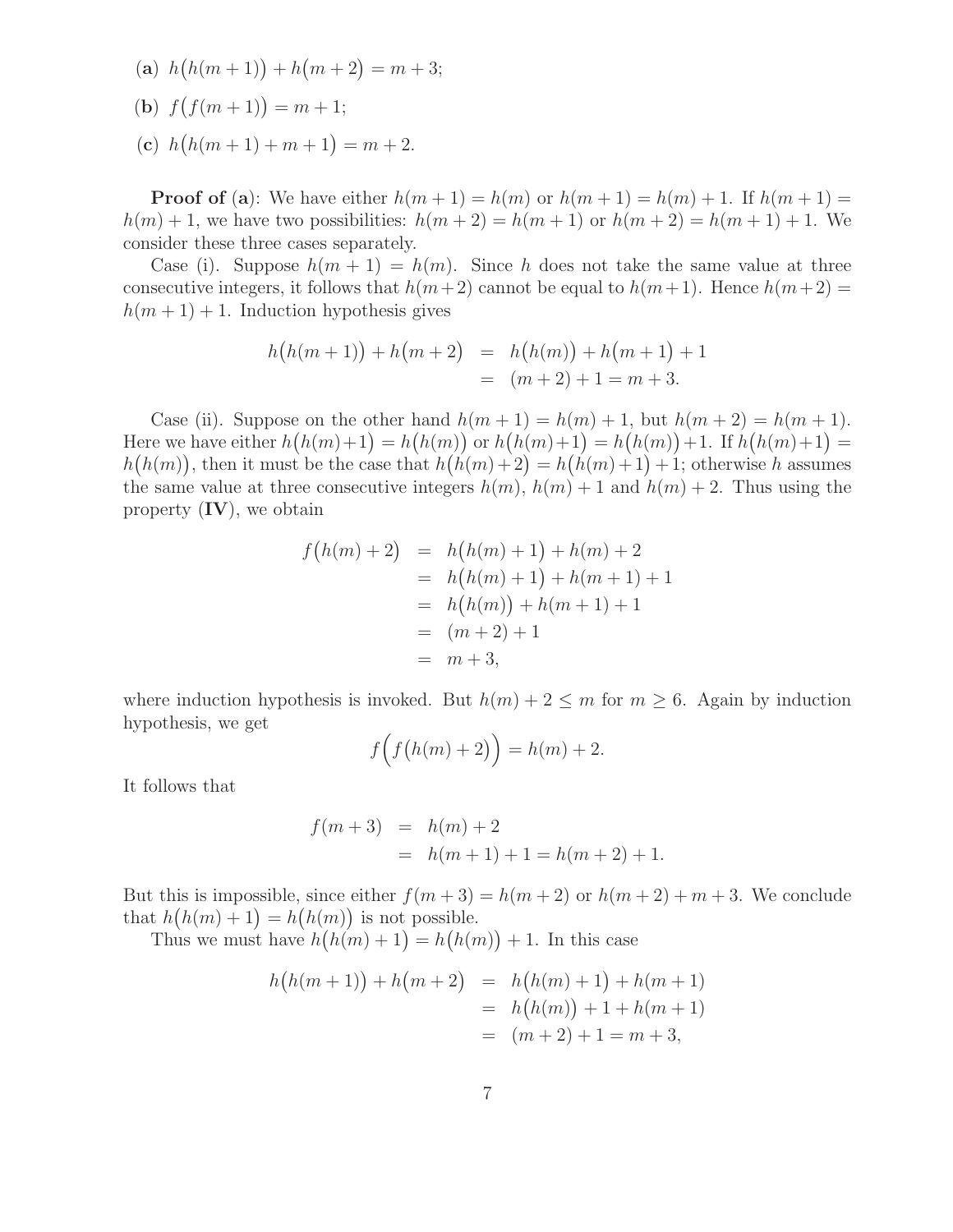where again induction hypothesis that  $h(h(m)) + h(m+1) = m+2$  is used.

Case (iii). Suppose  $h(m + 1) = h(m) + 1$  and  $h(m + 2) = h(m + 1) + 1$ . Here again we have two possibilities:  $h(h(m) + 1) = h(h(m))$  or  $h(h(m) + 1) = h(h(m)) + 1$ .

If  $h(h(m) + 1) = h(h(m))$  holds, we have

$$
h(h(m + 1)) + h(m + 2) = h(h(m) + 1) + h(m + 1) + 1
$$
  
=  $h(h(m)) + h(m + 1) + 1$   
=  $(m + 2) + 1 = m + 3$ ,

using  $h(h(m)) + h(m + 1) = m + 2$ .

If on the other hand  $h(h(m) + 1) = h(h(m)) + 1$ , then the property (IV) shows that

$$
f(h(m) + 1) = h(h(m)) + h(m) + 1
$$
  
=  $h(h(m)) + h(m + 1)$   
=  $m + 2$ .

Since  $h(m + 1) \leq m$ , induction hypothesis gives

$$
h(m + 1) = f(f(h(m + 1))) = f(m + 2).
$$

But then (III) implies that  $h(m+2) = h(m+1)$  contradicting  $h(m+2) = h(m+1) + 1$ . Thus the case  $h(h(m) + 1) = h(h(m)) + 1$  cannot occur when  $h(m + 1) = h(m) + 1$  and  $h(m+2) = h(m+1) + 1.$ 

This completes the proof of  $(V)$  for  $n = m + 1$ .

**Proof of (b)**: Here again there are two cases:  $f(m+1) = h(m)$  or  $f(m+1) = h(m)+m+1$ . Case (i). Suppose  $f(m+1) = h(m)$ . By the property (III), we have  $h(m+1) = h(m)$ . Put  $j = h(m) - 1$ . Since  $h(m + 1) = h(m)$  and h does not assume the same value at three consecutive integers, we must have  $h(m) = h(m-1) + 1$ . Thus  $j + 1 = h(m) = f(m + 1)$ and

$$
h(j + 1) + j = h(h(m)) + h(m) - 1
$$
  
=  $h(h(m)) + h(m + 1) - 1$   
=  $m + 1$ ;

we have used induction hypothesis that  $h(h(m)) + h(m + 1) = m + 2$ .

Suppose, if possible,  $h(j + 1) = h(j)$ . Then  $h(j) + j = h(j + 1) + j = m + 1$  and hence

$$
h(h(m) - 1) + h(m) - 1 = m + 1.
$$

Now  $h(m) - 1 = h(m - 1)$  and hence

$$
h(h(m) - 1) + h(m) - 1 = h(h(m - 1)) + h(m) - 1 = (m + 1) - 1 = m,
$$

by induction hypothesis. Thus we obtain an absurd conclusion that  $m + 1 = m$ . It follows that  $h(j + 1) = h(j) + 1$  and hence one obtains from (IV)

$$
f(j + 1) = h(j) + j + 1 = h(j + 1) + j = m + 1.
$$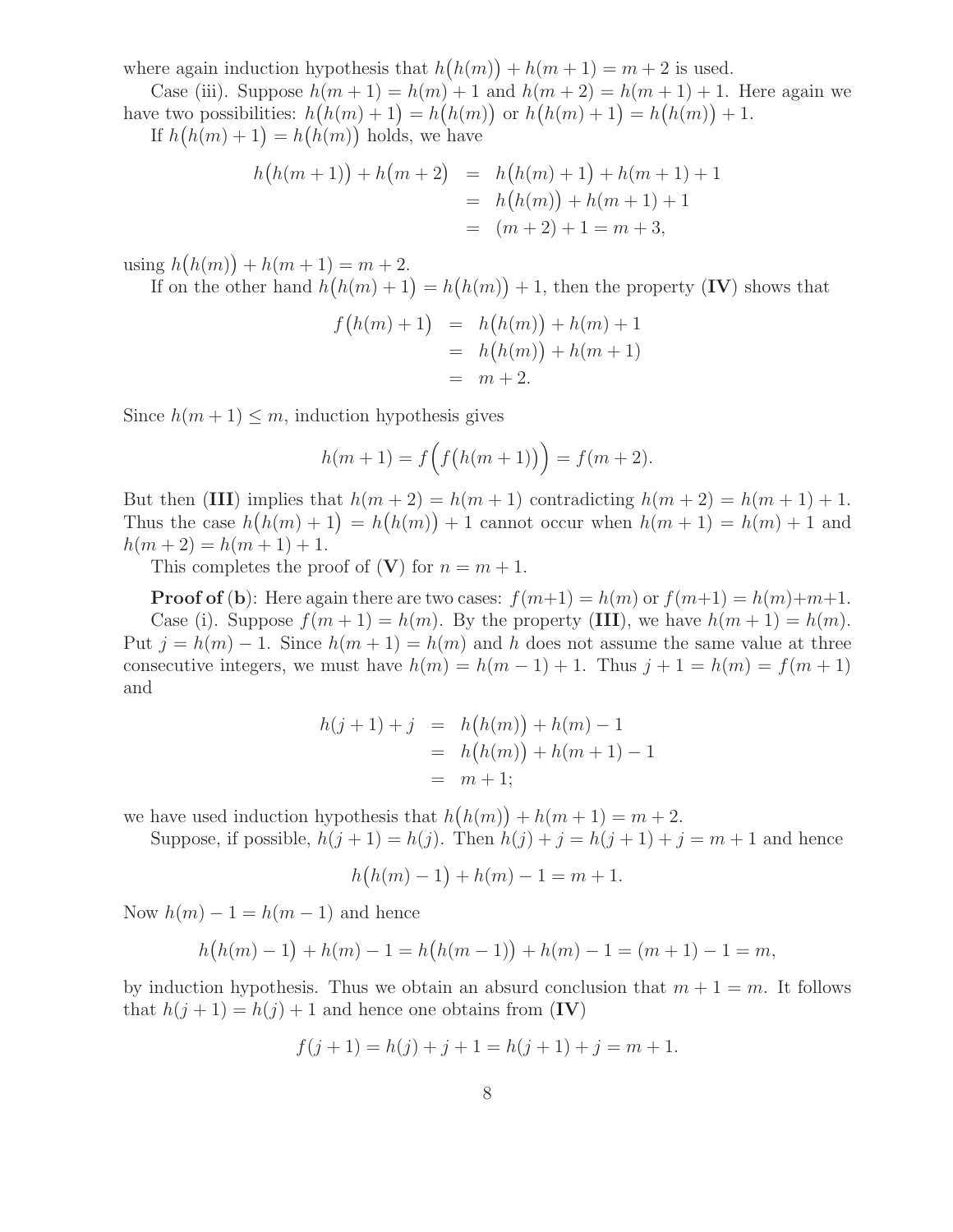It follows that  $f(f(m+1)) = m + 1$ .

Case (ii). Suppose  $f(m + 1) = h(m) + m + 1$ , so that  $h(m + 1) = h(m) + 1$ . Here put  $j = h(m) + m$ . Thus  $j + 1 = h(m) + m + 1 = f(m + 1)$ , and using induction hypothesis one obtains

$$
h(j) = h\big(h(m) + m\big) = m + 1.
$$

We show that  $h(j + 1) = h(j)$  in this case. Suppose the contrary that  $h(j + 1) = h(j) + 1$ . Then  $(IV)$  shows that

$$
f(j + 1) = h(j) + j + 1 > h(j).
$$

The property of f shows that (section 3),  $f(l) > h(j)$  for all  $l \geq j+1$ . Since f is surjective, it must be the case that

$$
h(j) \in \Big\{ f(1), f(2), \ldots, f(j) \Big\}.
$$

Thus  $h(j) = f(r)$  for some  $r \leq j$ . If  $m + 1 < r < j$ , then  $f(r) = h(j) = m + 1 < r$ . However  $f(r) = h(r - 1)$  or  $h(r - 1) + r$ . The bound  $f(r) < r$  implies that  $f(r) = h(r - 1)$ which corresponds to  $h(r) = h(r-1)$ . Thus it follows  $h(r-1) = h(r) = f(r) = h(j)$ , where  $r-1 < r < j$ . However this contradicts the property of h that it does not assume the same value at three integers. If  $r = m+1$ , then again  $h(j) = f(r) = f(m+1) = j+1$  contradicting  $h(j) \leq j$ . If  $r < m+1$ , then  $f(r) = h(j) = m+1$  and hence  $f(m+1) = f(f(r)) = r$  by induction hypothesis. This implies that  $f(m + 1) = r \leq m$ . However  $f(m + 1) = h(m)$  or  $h(m) + m + 1$ . Using  $f(m + 1) \leq m$ , it may be concluded that  $f(m + 1) = h(m)$ . But then  $h(m+1) = h(m)$ , contradicting  $h(m+1) = h(m) + 1$ . The only choice left is  $r = j$ . Thus  $h(j) = f(r) = f(j)$  and this gives

$$
f(j) = h(j) = h(h(m) + m) = m + 1 \le j.
$$

Using  $f(j) = h(j-1)$  or  $h(j-1) + j$ , it may be concluded that  $f(j) = h(j-1)$ . Using (III),  $h(j) = h(j - 1) = f(j)$  and

$$
f(j) = h(j - 1) = h(j) = h(h(m) + m) = m + 1.
$$

Using induction hypothesis,

$$
h\big(h(m-1)+m-1\big)=m.
$$

Comparing this with  $h(h(m) + m - 1) = h(j - 1) = h(j) = m + 1$ , it follows that  $h(m) =$  $h(m-1)+1$ . Thus, we obtain

$$
f(m) = h(m - 1) + m = h(m) - 1 + m = j - 1.
$$

Using induction hypothesis, we also have  $f(f(m)) = m$ . Thus two relations  $f(j-1) = m$ and  $f(j) = m + 1$  are obtained. But this is impossible since f does not assume consecutive values at consecutive integers. We conclude that  $h(j + 1) = h(j)$ . In this case

$$
f(j + 1) = h(j) = m + 1,
$$

and hence  $f(f(m + 1)) = m + 1$ .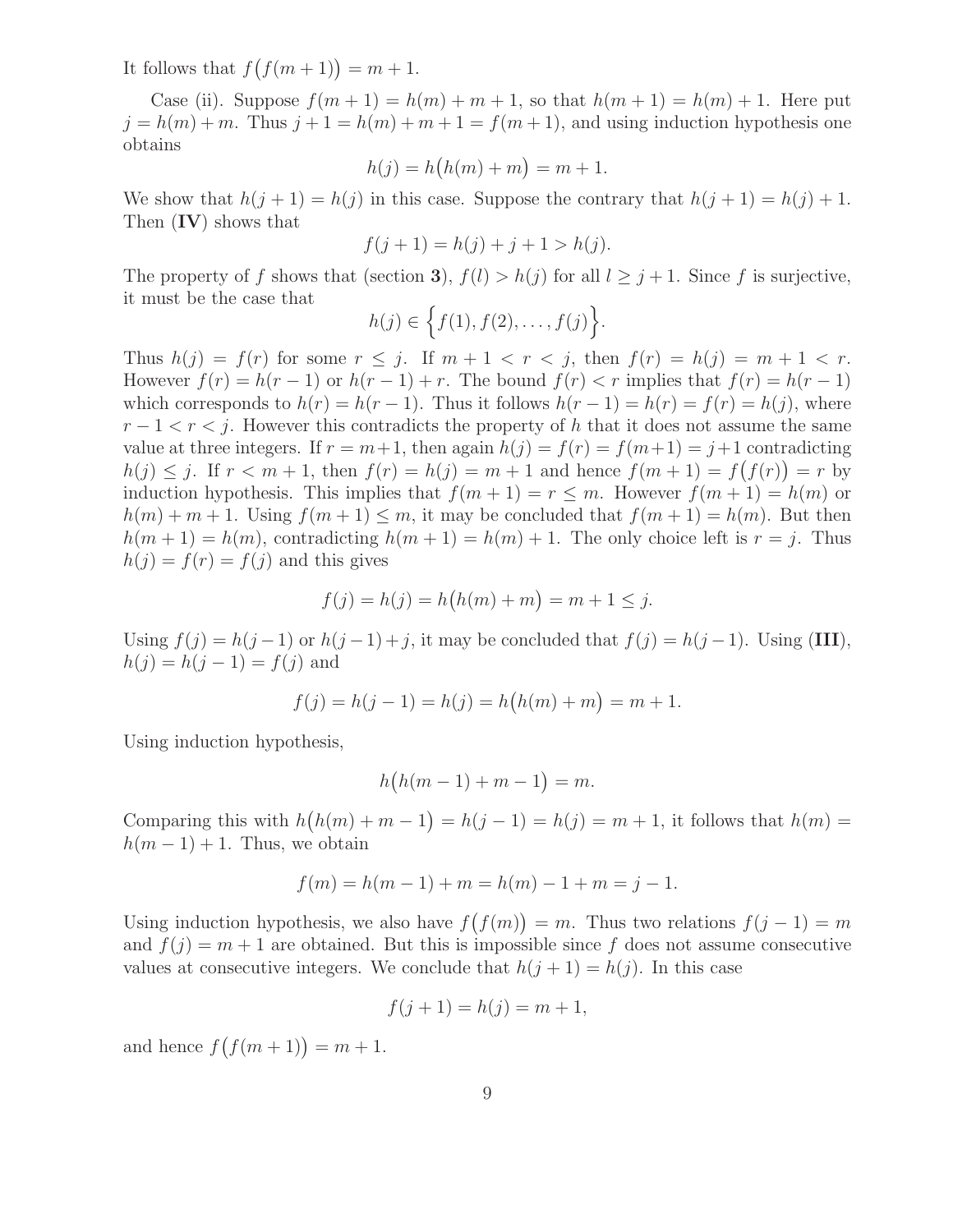**Proof of (c):** Here again there are two possibilities:  $h(m + 1) = h(m)$  or  $h(m) + 1$ . Case (i). Suppose  $h(m+1) = h(m) + 1$ . Then

$$
h(h(m + 1) + m + 1) = h(h(m) + m + 2)
$$
  
=  $h(h(m) + m) + 1$  or  $h(h(m) + m) + 2$ .

Suppose  $h(h(m) + m + 2) = h(h(m) + m) + 2$  holds. Then induction hypothesis gives  $h(h(m) + m) = m + 1$  and

$$
h(h(m + 1) + m + 1) = h(h(m) + m) + 2 = m + 1 + 2 = m + 3.
$$

We observe that

$$
h(m) + m \le h(m) + m + 1 \le h(m + 1) + m + 1.
$$

Since h is surjective, we conclude  $h(h(m) + m + 1) = m + 2$ .

If  $h(h(m) + m) = h(h(m) + m - 1) + 1$ , then  $h(h(m) + m - 1) = m$ . Moreover the condition  $h(h(m) + m + 1) = m + 2 = h(h(m) + m) + 1$  implies that  $h(h(m) + m)$  lies in the set  $\{f(1), f(2), \ldots, f(h(m) + m)\}$ . Thus  $h(h(m) + m) = f(r)$  for some  $r \leq h(m) + m$ . Therefore

$$
f(r) = h(h(m) + m) = m + 1 = f(f(m + 1)),
$$

from (b). Since f is one-one, it follows that  $r = f(m + 1)$ . Thus the bound  $f(m + 1) =$  $r \leq h(m) + m$  is obtained. However  $f(m + 1) = h(m)$  or  $h(m) + m + 1$ . The bound  $f(m+1) \leq h(m)+m$  shows that  $f(m+1) = h(m)$ . But then  $h(m+1) = h(m)$  contradicting  $h(m+1) = h(m) + 1$ . Thus the relation  $h(h(m) + m) = h(h(m) + m - 1)$  must be true.

We have therefore  $h(h(m) + m - 1) = h(h(m) + m) = m + 1$  and  $h(h(m - 1) + m - 1) =$ m. Comparing these two, it may be concluded that  $h(m) = h(m-1) + 1$ . However this corresponds to  $f(m) = h(m-1) + m$  and hence by induction hypothesis

$$
m = f(f(m)) = f\big(h(m-1) + m\big).
$$

Now we have

$$
h(h(m-1) + m) = h(h(m) + m - 1) = m + 1.
$$

The properties  $(III)$  and  $(IV)$  show that

$$
f(h(m-1) + m) = h(h(m-1) + m - 1)
$$
  
or  $h(h(m-1) + m - 1) + h(m-1) + m$ .

If the first alternative holds, then  $h(h(m-1) + m) = h(h(m-1) + m - 1)$  and hence

$$
m + 1 = h(h(m - 1) + m) = h(h(m - 1) + m - 1) = m,
$$

where we have used induction hypothesis in the last equality. This absurdity implies that the first alternative cannot be true.

If the second alternative holds, then again

$$
m = f(h(m - 1) + m) = h(h(m - 1) + m - 1) + h(m - 1) + m > m,
$$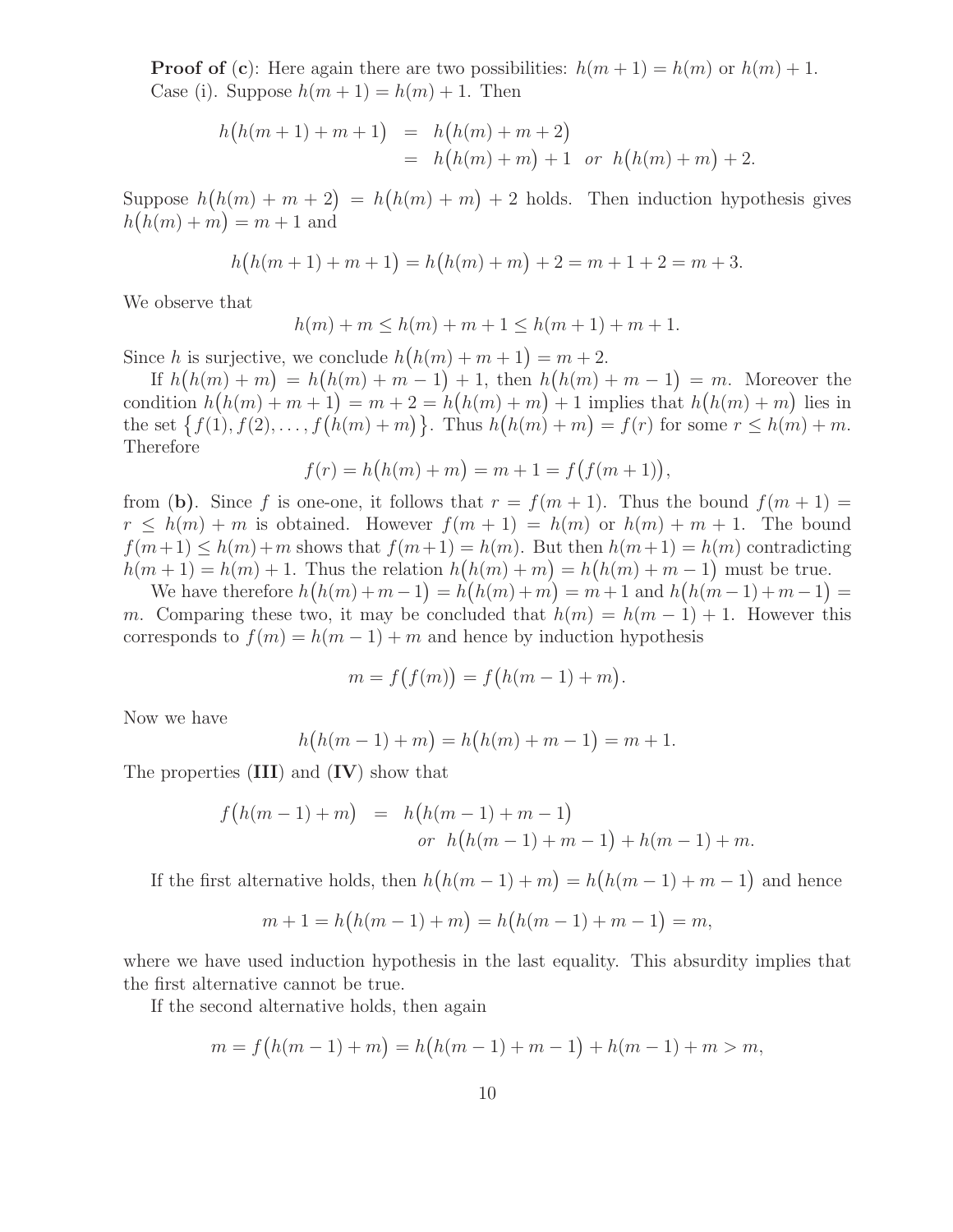which is impossible.

We may thus conclude that  $h(h(m) + m + 2) = h(h(m) + m) + 2$  is not valid. But then

$$
h(h(m) + m + 2) = h(h(m) + m) + 1 = (m + 1) + 1 = m + 2.
$$

Case (ii). Suppose  $h(m+1) = h(m)$ . Then

$$
h(h(m + 1) + m + 1) = h(h(m) + m + 1) = h(h(m) + m) \text{ or } h(h(m) + m) + 1.
$$

In the first case

$$
f(h(m) + m + 1) = h(h(m) + m) = m + 1 = f(f(m + 1)),
$$

by (b). Since f is one-one, it follows that  $f(m+1) = h(m) + m + 1$ . But then  $h(m+1) =$  $h(m) + 1$  contradicting  $h(m + 1) = h(m)$ . Thus the second alternative holds and we obtain

 $h(h(m+1)+m+1) = h(h(m)+m+1) = h(h(m)+m) + 1 = m+2.$ 

This completes the proofs of  $(a)$ ,  $(b)$  and  $(c)$ . We conclude that  $(V)$ ,  $(VI)$  and  $(VII)$ hold for all values of n, thus completing the proof of Theorem [1.](#page-1-0)

### 5 Proof of Theorem 2

We prove several properties of the function h satisfying the equations  $(1)$ , which are useful in the proof of Theorem [1.](#page-1-0) First of all, it is necessary to check that the definition of  $f$  makes sense. In other words, it is part of the result that  $h(n+1) = h(n)$  or  $h(n) + 1$  and these are the only possibilities for the growth of h. This is proved as a consequence of the relation  $(1)$ .

**Lemma 2.** Suppose  $h : \mathbb{N} \to \mathbb{N}$  satisfies the functional equation [\(1\)](#page-2-0):

$$
h(h(n)) + h(n+1) = n + 2.
$$

Then h is a nondecreasing function on N and  $h(n + 1) = h(n)$  or  $h(n) + 1$  for all  $n \in \mathbb{N}$ . Moreover  $h(n) \leq n$  for all  $n \in \mathbb{N}$  and  $h(n) \leq n-2$  for all  $n \geq 6$ .

**Proof.** We first show that  $h(1) = 1$ ,  $h(2) = 2$ ,  $h(3) = 2$ ,  $h(4) = 3$ ,  $h(5) = 4$  and  $h(6) = 4$ . Putting  $n = 1$  in [\(1\)](#page-2-0), we obtain

$$
h(h(1)) + h(2) = 3.
$$

Since all the numbers involved are natural numbers,  $h(2) \leq 2$ . Thus  $h(2) = 1$  or 2. Suppose  $h(2) = 1$ . Taking  $h(1) = k$ , the above relation gives  $h(k) = 2$ . Taking  $n = 2$  in [\(1\)](#page-2-0), we also get

$$
h(h(2)) + h(3) = 4.
$$

Thus  $h(3) = 4 - h(1) = 4 - k$ . Since  $h(3) \ge 1$ , it follows that  $k \le 3$ . Thus  $k = 1, 2$  or 3. If  $k = 1$ , then

$$
2 = h(h(1)) = h(k) = h(1) = k = 1,
$$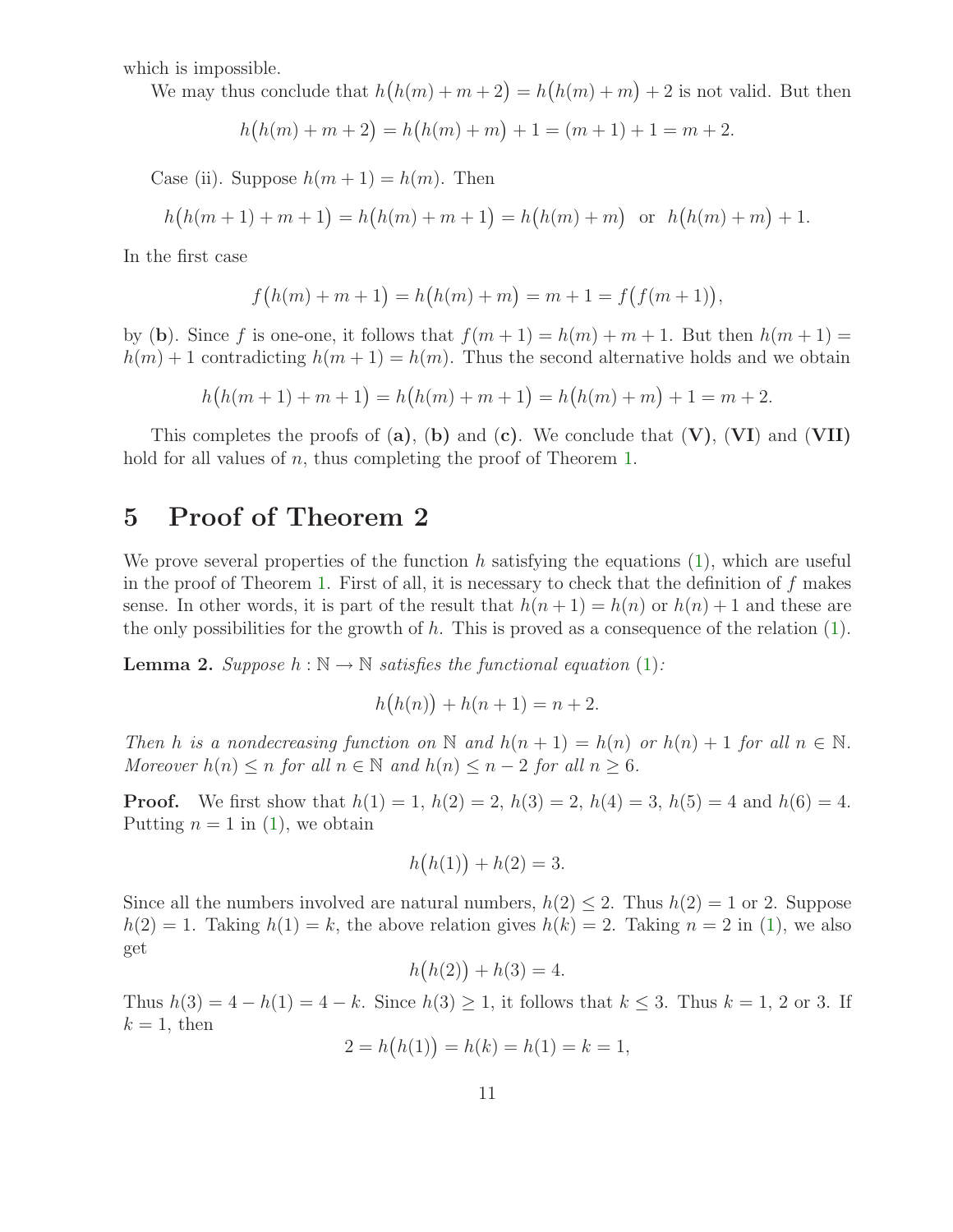a contradiction. If  $k = 2$ , then again

$$
2 = h(h(1)) = h(k) = h(2) = 1,
$$

giving a contradiction. Finally  $k = 3$  gives

$$
2 = h(h(1)) = h(k) = h(3) = 4 - k = 4 - 3 = 1,
$$

which again is absurd. Thus  $h(2) = 1$  is not feasible. It follows  $h(2) = 2$  and  $h(k) = 1$ . Now taking  $n = 2$  in [\(1\)](#page-2-0), we obtain

$$
h(h(2)) + h(3) = 4.
$$

This leads to

$$
h(3) = 4 - h(h(2)) = 4 - h(2) = 4 - 2 = 2.
$$

Recursively, we get

$$
h(4) = 5 - h(h(3)) = 5 - h(2) = 5 - 2 = 3,
$$
  
\n
$$
h(5) = 6 - h(h(4)) = 6 - h(3) = 6 - 2 = 4,
$$
  
\n
$$
h(6) = 7 - h(h(5)) = 7 - h(4) = 7 - 3 = 4.
$$

Now an easy induction shows that  $h(n) \geq 2$  for all  $n \geq 2$ . Suppose  $h(1) = k \geq 2$ . Then

$$
3 = h(h(1)) + h(2) = h(k) + h(2) \ge 2 + 2 = 4,
$$

which is impossible. Thus  $h(1) = 1$  and the first few values of h are obtained.

The values of  $h(n)$  for  $n = 1, 2, 3$  show that

$$
h(2) = 2 = h(1) + 1,
$$
  
\n
$$
h(3) = 2 = h(2).
$$

Suppose  $h(j) = h(j-1)$  or  $h(j-1) + 1$  for all  $j \leq n$ . Now [\(1\)](#page-2-0) gives

$$
h(h(n)) + h(n + 1) = n + 2,
$$
  
\n
$$
h(h(n - 1)) + h(n) = n + 1.
$$

Subtraction gives

$$
h(h(n)) - h(h(n-1)) + h(n+1) - h(n) = 1.
$$

If  $h(n) = h(n-1)$ , then the above relation gives  $h(n+1) - h(n) = 1$ . If  $h(n) = h(n-1) + 1$ , then

$$
h(h(n)) = h(h(n-1) + 1) = h(h(n-1)) \text{ or } h(h(n-1)) + 1,
$$

since  $h(n-1) \leq n-1$  and the induction hypothesis is applicable. In the first case,  $h(n+1) =$  $h(n+1;$  in the second case,  $h(n+1) = h(n)$ . Thus it follows that  $h(n+1) = h(n)$  or  $h(n)+1$ . Hence  $h$  increases in steps of 0 or 1.

It also follows that  $h(j) \leq h(k)$  for  $j \leq k$ . Moreover the proof also reveals that whenever  $h(n) = h(n-1) + 1$  and  $h(h(n-1) + 1) = h(h(n-1)) + 1$ , then  $h(n+1) = h(n)$ .

Equation [\(1\)](#page-2-0) shows that  $h(n + 1) \leq n + 1$ . Since  $h(1) = 1$ , it follows that  $h(n) \leq n$  for all *n*. If  $n \ge 6$ , then  $h(n) \ge h(6) = 4$ . This implies that  $h(h(n)) \ge h(4) = 3$ . Thus

$$
h(n + 1) = n + 2 - h(h(n)) \le n + 2 - 3 = n - 1,
$$

<span id="page-11-0"></span>for all  $n \geq 6$ . Since  $h(6) = 4$ , it follows that  $h(n) \leq n-2$  for all  $n \geq 6$ .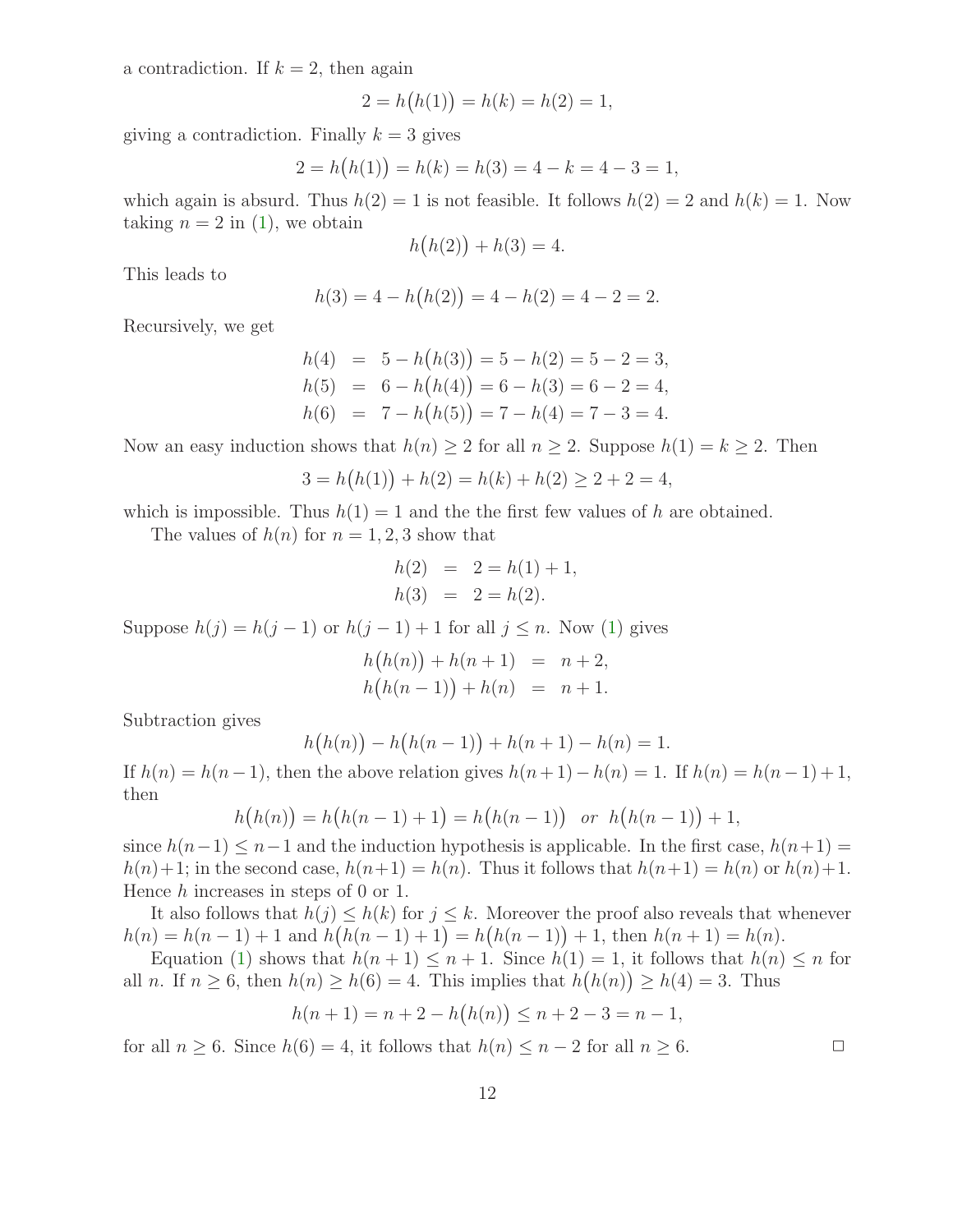**Lemma 3.** Let  $h$  be a function satisfying the equation  $(1)$ . Then  $h$  cannot take the same value at three consecutive integers. Moreover, h cannot take four distinct values at four consecutive integers.

**Proof.** Suppose, if possible,  $h(n) = h(n + 1) = h(n + 2)$ , for some n. Now [\(1\)](#page-2-0) gives

$$
h(h(n)) + h(n + 1) = n + 2,
$$
  

$$
h(h(n + 1)) + h(n + 2) = n + 3.
$$

Using  $h(n+2) = h(n+1)$ , the above relations give  $h(h(n+1)) = h(h(n)) + 1$ . However  $h(n+1) = h(n)$  forces  $h(h(n+1)) = h(h(n))$ . These two are incompatible and hence  $h(n) = h(n+1) = h(n+2)$  cannot happen.

Suppose  $h$  assumes four distinct values at four consecutive integers. Since  $h$  increases in steps of 0 or 1, we may assume say  $h(n+1) = h(n) + 1$ ,  $h(n+2) = h(n+1) + 1 = h(n) + 2$ , and  $h(n+3) = h(n+2) + 1 = h(n) + 3$ . Using [\(1\)](#page-2-0),

$$
h(h(n)) + h(n + 1) = n + 2,
$$
  
\n
$$
h(h(n + 1)) + h(n + 2) = n + 3,
$$
  
\n
$$
h(h(n + 2)) + h(n + 3) = n + 4.
$$

It follows that

$$
h(h(n)) = h(h(n + 1)) = h(h(n + 2)),
$$

which reduces to

$$
h(h(n)) = h(h(n) + 1) = h(h(n) + 2).
$$

But this contradicts the property of h that it cannot assume the same value at three consecutive integers. Thus it follows that  $h$  cannot take four distinct values at four consecutive  $\Box$ integers.  $\Box$ 

<span id="page-12-1"></span>**Lemma 4.** For each  $n \in \mathbb{N}$ ,

$$
h(n) = \frac{(f(1) + f(2) + \dots + f(n))}{n}.
$$

Thus the sum  $f(1) + f(2) + \cdots + f(n)$  is divisible by n, for each  $n \in \mathbb{N}$ .

**Proof.** We use induction on n. For  $n = 1, 2$ , this may be verified using  $h(1) = 1$ ,  $h(2) = 2$ ,  $f(1) = 1$  and  $f(2) = 3$ . Suppose the relation holds for all  $j \leq n$ . If  $h(n+1) = h(n)$ , then  $f(n+1) = h(n)$  and hence

$$
\frac{f(1) + f(2) + \dots + f(n) + f(n+1)}{n+1} = \frac{nh(n) + h(n)}{n+1} = h(n) = h(n+1).
$$

If, on the other hand,  $h(n + 1) = h(n) + 1$ , then  $f(n + 1) = h(n) + n + 1$  and hence

$$
\frac{f(1) + f(2) + \dots + f(n) + f(n+1)}{n+1} = \frac{nh(n) + h(n) + n + 1}{n+1} = h(n) + 1 = h(n+1).
$$

<span id="page-12-0"></span>This proves inductive step and hence proves the assertion.  $\Box$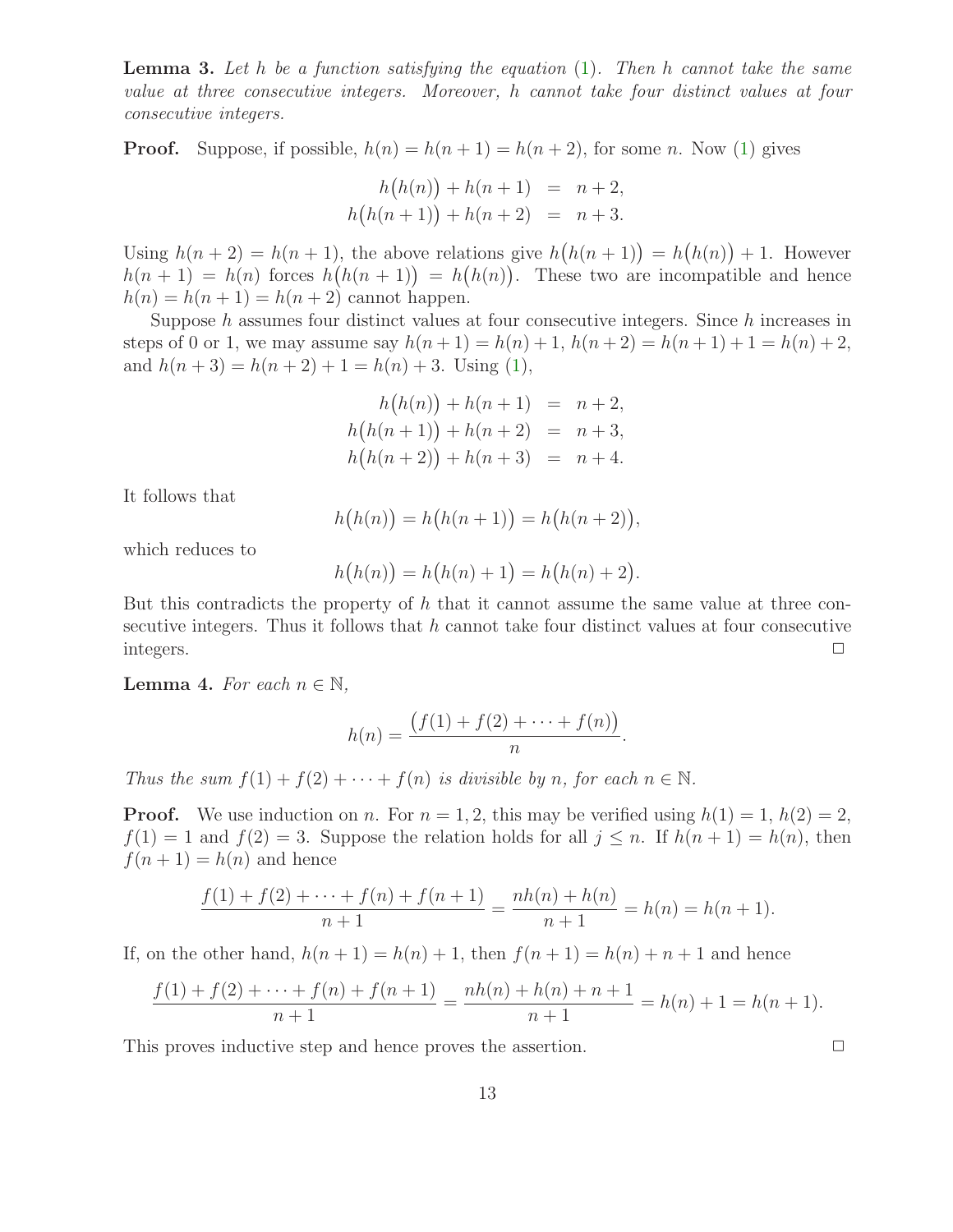**Lemma 5.** The function  $h$ , satisfying the equation  $(1)$  further satisfies the relation

$$
h(h(n) + n) = n + 1,
$$

for all  $n \in \mathbb{N}$ .

**Proof.** For  $n = 1, 2$  this may be verified using the values  $h(1) = 1$  and  $h(2) = 2$ . Suppose it holds for all  $j \leq n$ ; i.e.,  $h(h(j) + j) = j + 1$ , for all  $j \leq n$ . Consider  $h(h(n + 1) + n + 1)$ . If  $h(n + 1) = h(n)$ , then

$$
h(h(n + 1) + n + 1) = h(h(n) + n + 1) = h(h(n) + n) \text{ or } h(h(n) + n) + 1.
$$

Suppose  $h(h(n) + n + 1) = h(h(n) + n)$ . Then replacing n in [\(1\)](#page-2-0) by  $h(n) + n$ , it takes the form

$$
h\Big(h\big(h(n)+n\big)\Big)+h\Big(h(n)+n+1\Big)=h(n)+n+2.
$$

If we use induction hypothesis, it reduces to

$$
h(n + 1) + h(h(n) + n) = h(n) + n + 2,
$$

or to  $h(n+1) = h(n)+1$ . This contradicts  $h(n+1) = h(n)$ . We conclude that  $h(h(n)+n+1) =$  $h(h(n) + n) + 1$ . Thus

$$
h(h(n + 1) + n + 1) = h(h(n) + n) + 1 = (n + 1) + 1 = n + 2.
$$

Suppose on the other hand  $h(n + 1) = h(n) + 1$ . In this case

$$
h(h(n + 1) + n + 1) = h(h(n) + n + 2) = h(h(n) + n) + 1
$$
 or  $h(h(n) + n) + 2$ .

If  $h(h(n)+n+2) = h(h(n)+n)+2$ , then this implies that  $h(h(n)+n+2) = h(h(n)+n+1)+1$ and  $h(h(n) + n + 1) = h(h(n) + n) + 1$ , because h increases in steps of 0 or 1. Using [\(1\)](#page-2-0),

$$
h(h(h(n) + n + 1)) + h(h(n) + n + 2) = h(n) + n + 3.
$$

This may be written in the form

$$
h(h(h(n) + n) + 1) + h(h(n) + n) + 2 = h(n) + n + 3.
$$

The induction hypothesis reduces it to

$$
h(n + 2) + n + 3 = h(n) + n + 3.
$$

Thus  $h(n+2) = h(n)$ . This forces  $h(n+2) = h(n+1) = h(n)$ , contradicting Lemma [3.](#page-11-0) We conclude that  $h(h(n) + n + 2) = h(h(n) + n) + 1$ . But then

$$
h(h(n + 1) + n + 1) = h(h(n) + n + 2) = h(h(n) + n) + 1 = (n + 1) + 1 = n + 2.
$$

This proves the result for  $j = n + 1$  and completes the induction.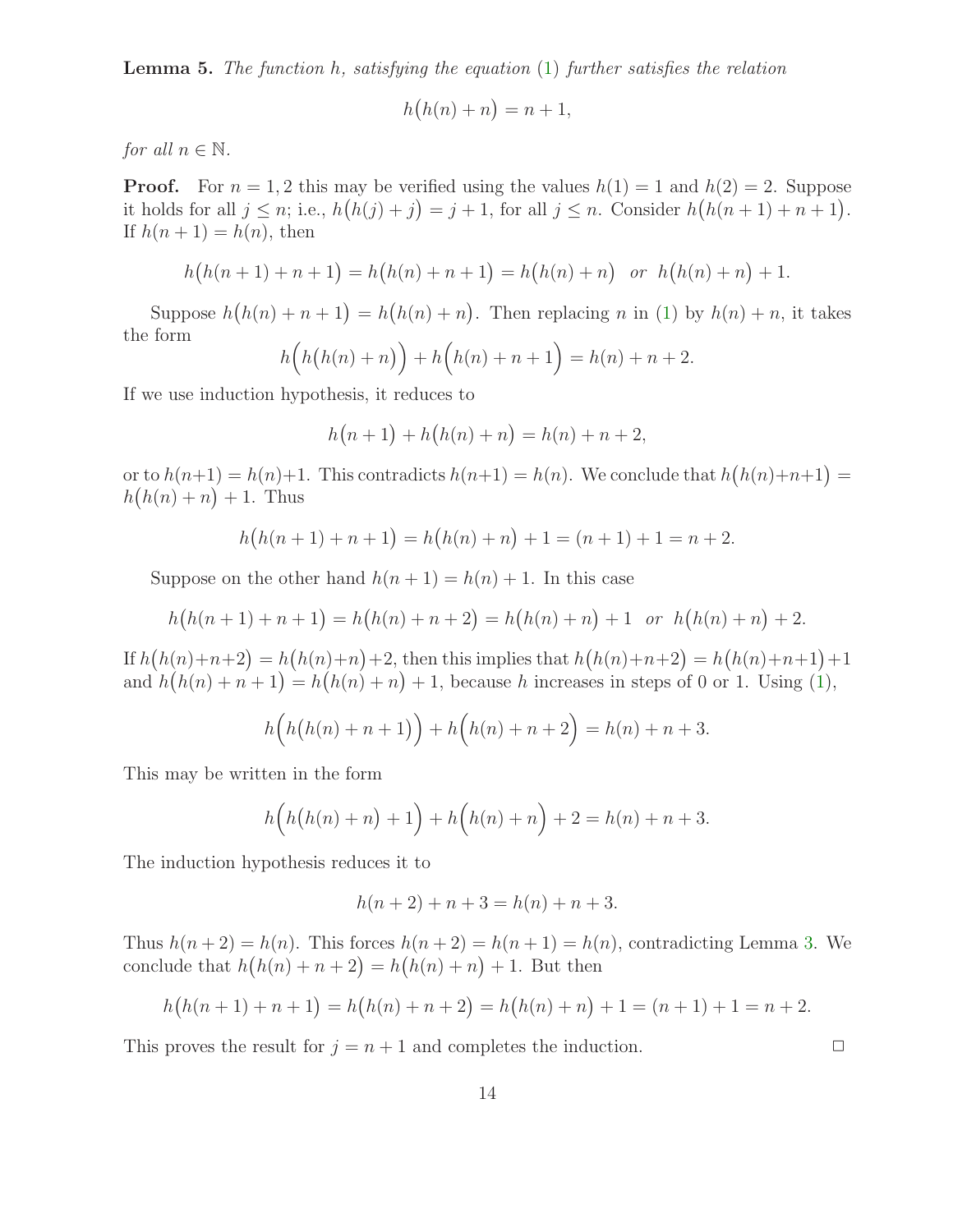We now complete the proof of Theorem [2.](#page-2-1) We show that  $f$  is, in fact, an involution on  $N$ , i.e.,  $f(f(n)) = n$ , for each n.

**Proof of Theorem 2.** Since  $f(1) = 1$ ,  $f(2) = 3$  and  $f(3) = 2$ , the result is true for  $n = 1, 2, 3$ . Suppose  $n > 3$  and  $f(f(j)) = j$ , for all  $j \leq n$ . We show that  $f(f(n+1)) = n+1$ . We consider two cases:  $h(n+1) = h(n)$  and  $h(n+1) = h(n) + 1$ .

Case 1. Suppose  $h(n+1) = h(n)$ . Then  $f(n+1) = h(n)$ . Put  $j = h(n) - 1$ , and observe that  $j > 0$  since  $n > 3$  $n > 3$ . Since  $h(n+1) = h(n)$ , Lemma 3 shows that  $h(n) = h(n-1) + 1$ . Hence  $j = h(n) - 1 = h(n - 1)$ , and  $j + 1 = h(n) = f(n + 1)$ . Observe that

$$
h(j+1) + j = h(h(n)) + h(n) - 1
$$
  
=  $h(h(n)) + h(n+1) - 1$   
=  $(n+2) - 1 = n + 1$ .

We show that  $h(j + 1) = h(j) + 1$ . Suppose the contrary that  $h(j + 1) = h(j)$ . Then  $h(j) + j = h(j + 1) + j = n + 1$ . Thus

$$
n + 1 = h(j) + j = h(h(n - 1)) + h(n) - 1 = (n + 1) - 1 = n,
$$

which is absurd. It follows that  $h(j + 1) = h(j) + 1$  and hence

$$
f(j + 1) = h(j) + j + 1 = h(j + 1) + j = n + 1.
$$

Thus we obtain  $f(f(n+1)) = n+1$ .

Case 2. Suppose on the other hand  $h(n+1) = h(n)+1$  and hence  $f(n+1) = h(n)+n+1$ . Put  $j = h(n) + n$ . Then  $h(j) = h(h(n) + n) = n + 1$ , by Lemma [5](#page-12-0) and  $j + 1 = h(n) + n + 1 =$  $f(n+1)$ . We show that  $h(j+1) = h(j)$  in this case. If not, we must have  $h(j+1) = h(j) + 1$ and hence

$$
h(h(n) + n + 1) = h(h(n) + n) + 1 = n + 2.
$$

Now [\(1\)](#page-2-0) gives

$$
h\Big(h\big(h(n)+n\big)\Big)+h\Big(h(n)+n+1\Big)=h(n)+n+2.
$$

This reduces to

$$
h(n + 1) + n + 2 = h(n) + n + 2.
$$

Thus  $h(n + 1) = h(n)$ , contradicting  $h(n + 1) = h(n) + 1$ . It follows that  $h(j + 1) = h(j)$ and using the definition of  $f$ , we obtain

$$
f(j + 1) = h(j) = n + 1.
$$

We obtain  $f(f(n+1)) = n+1$ .

Thus we see that  $f(f(n)) = n$  for all  $n \in \mathbb{N}$ . This implies that f is a bijection on N. Lemma [4](#page-12-1) shows that n divides  $f(1) + f(2) + \cdots + f(n)$  for all  $n \in \mathbb{N}$ .

#### 6 Acknowledgements

The author thanks referee for invaluable comments which helped in improving the presentation of the results in the paper.